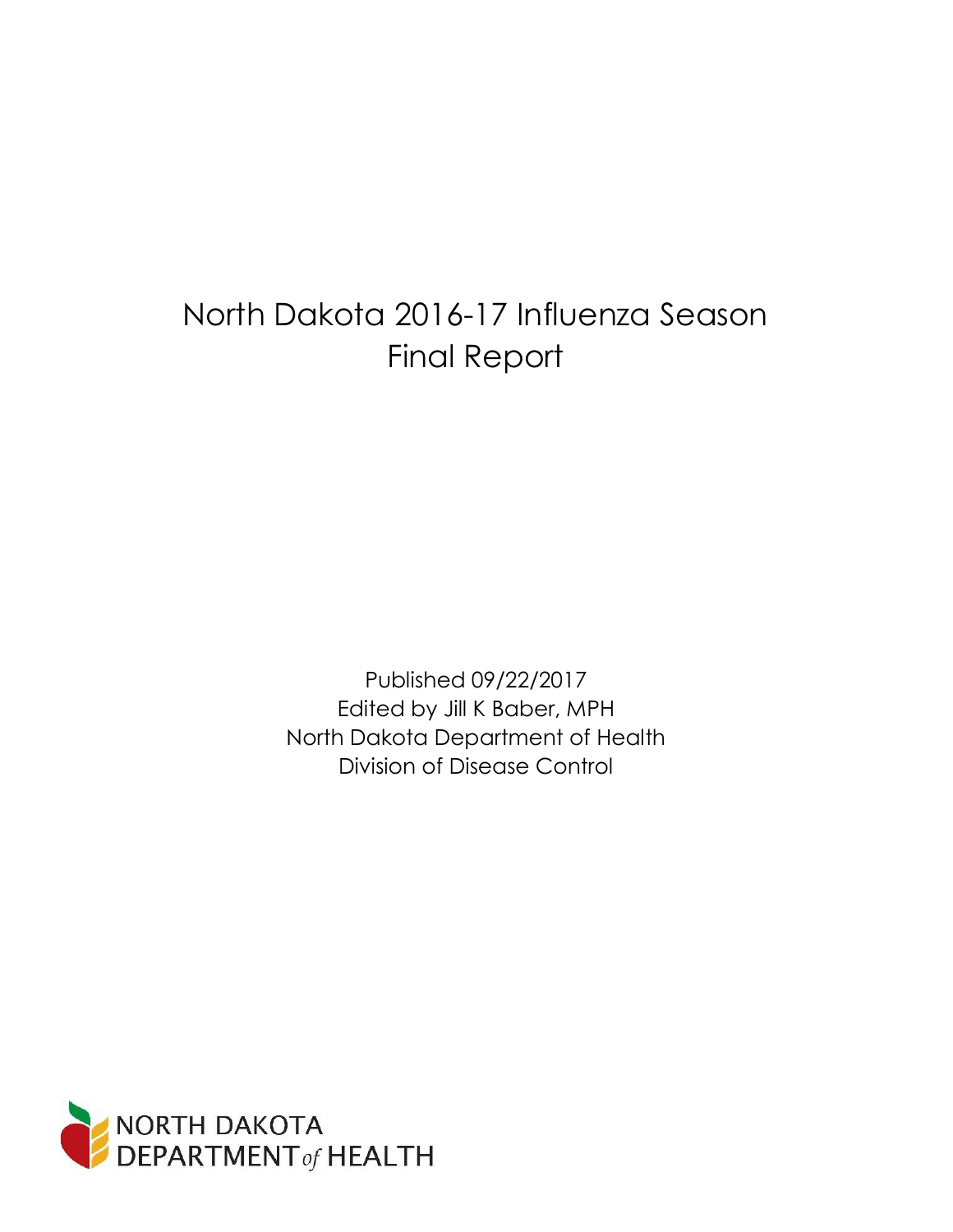This page intentionally left blank.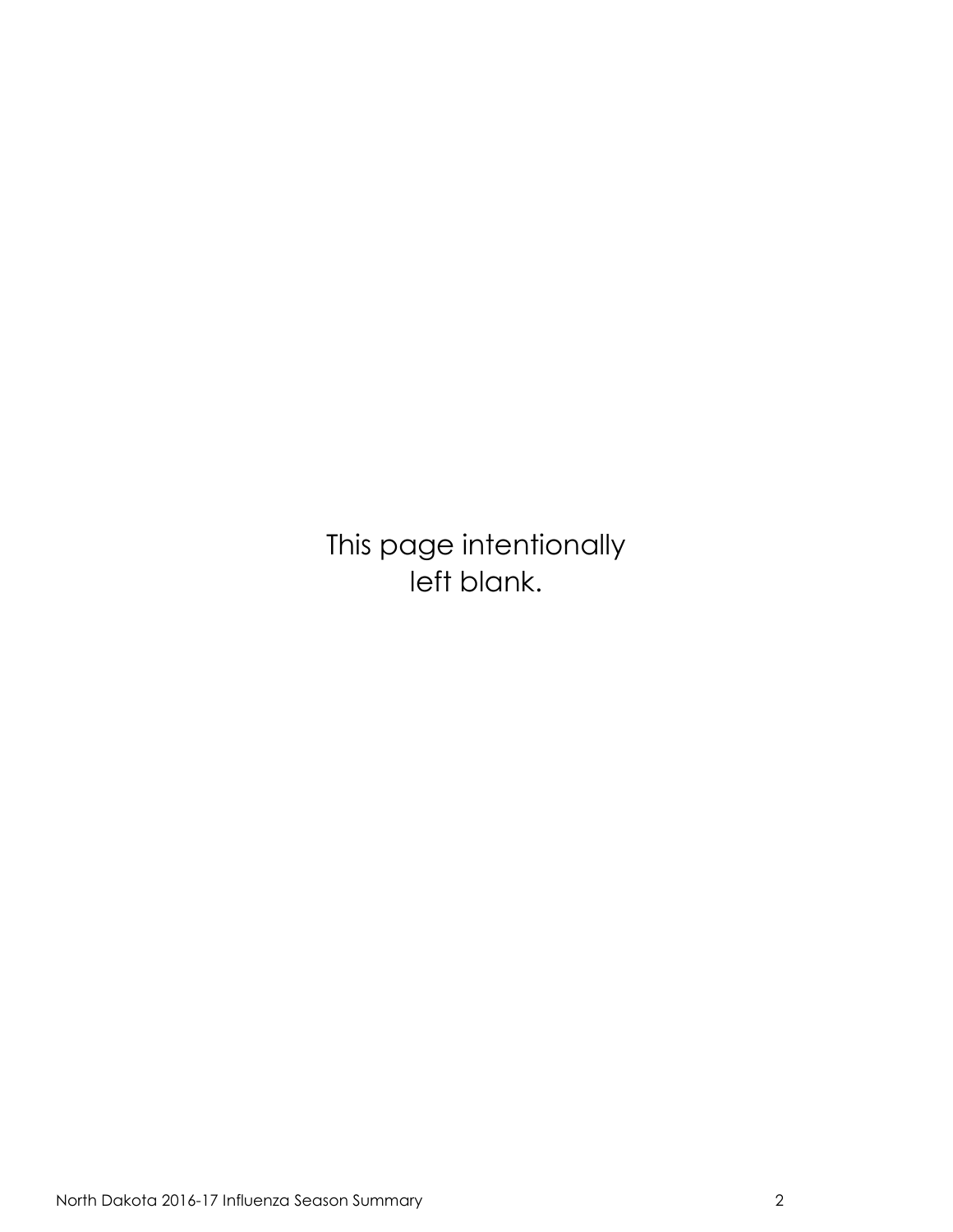### Summary

The North Dakota Department of Health (NDDoH) received reports of 7,507 cases of laboratory-identified influenza, the largest seasonal case count on record. This statistic captures cases that are identified with a laboratory test. Cases diagnosed based on symptomology or contact with another known case are required to be reported, but probably are under-reported. Additionally, not all people with influenza will seek the care of a medical professional. Therefore, the true seasonal burden of influenza is higher than presented in this report.

The predominant strain this season was the influenza A H3N2. This strain last predominated during the 2014-15 influenza season. As usual, the influenza A 2009 H1N1 pandemic strain circulated as well, in much lower numbers. There was also a total of 3,164 cases of influenza B reported. At 40% of cases, this is a higher percentage of B than normal. Larger numbers of B were reported in the latter half of the season, which is typical. For more details, see the Influenza A and B Comparison section in this report. For more information on influenza statistics, visit www.ndflu.com.



#### Number of Reported Laboratory-Identified Influenza Cases by Week Number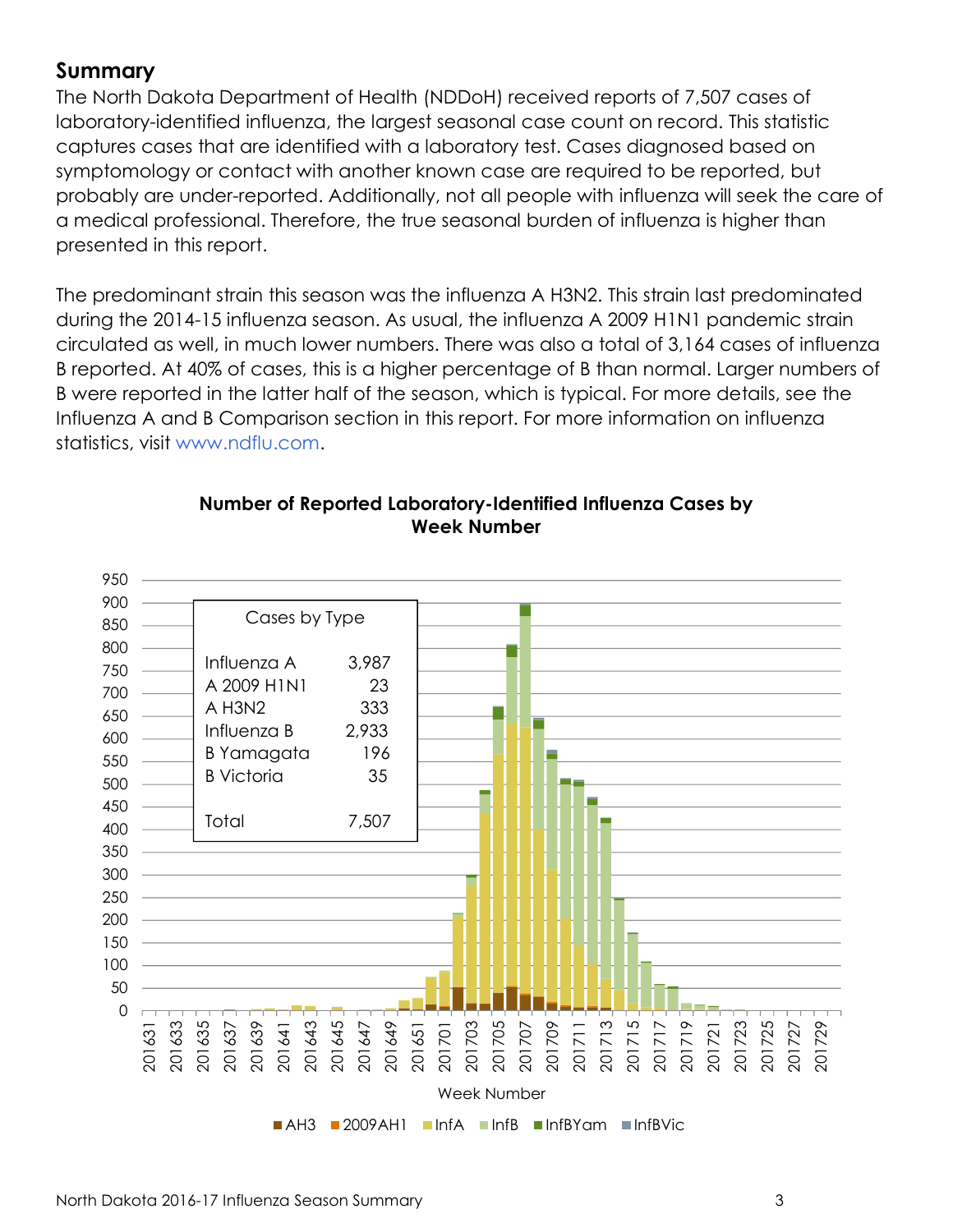| County             | <b>Case Count</b> |
|--------------------|-------------------|
| Adams              | 23                |
| <b>Barnes</b>      | 88                |
| Benson             | 57                |
| <b>Billings</b>    | 3                 |
| Bottineau          | 43                |
| Bowman             | 85                |
| <b>Burke</b>       | 9                 |
| <b>Burleigh</b>    | 1029              |
| Cass               | 1013              |
| Cavalier           | 128               |
| <b>Dickey</b>      | 46                |
| Divide             | $\overline{5}$    |
| Dunn               | 49                |
| Eddy               | 15                |
| Emmons             | 43                |
| Foster             | 33                |
| Golden Valley      | $\frac{52}{5}$    |
| <b>Grand Forks</b> | 626               |
| Grant              | 25                |
| Griggs             | 9                 |
| Hettinger          | 28                |
| Kidder             | 36                |
| Lamoure            | 38                |
| Logan              | 31                |
| McHenry            | 53                |
| McIntosh           | 42                |
| McKenzie           | 276               |
| McLean             | 96                |
| Mercer             | 101               |
| Morton             | 380               |
| Mountrail          | 146               |
| Nelson             | 23                |
| Oliver             | 36                |
| Pembina            | 192               |
| Peirce             | 66                |
| Ramsey             | 172               |
| Ransom             | 42                |
| Renville           | 19                |
| Richland           | 70                |
| Rolette            | $\overline{223}$  |
| Sargent            | 50                |
| Sheridan           | 17<br>154         |
| Sioux<br>Slope     |                   |
| Stark              | 424               |
| Steele             | 8                 |
| Stutsman           | 170               |
| Towner             | 68                |
| <b>Traill</b>      | 51                |
| Walsh              | 107               |
| Ward               | 628               |
| Wells              | 46                |
| Williams           | 328               |
|                    |                   |

# Demographics

Influenza cases were reported for all counties in North Dakota. An increase in the number of hospitals and clinics sending influenza reports electronically likely contributed to the high case count for this season.



Case Burden by County

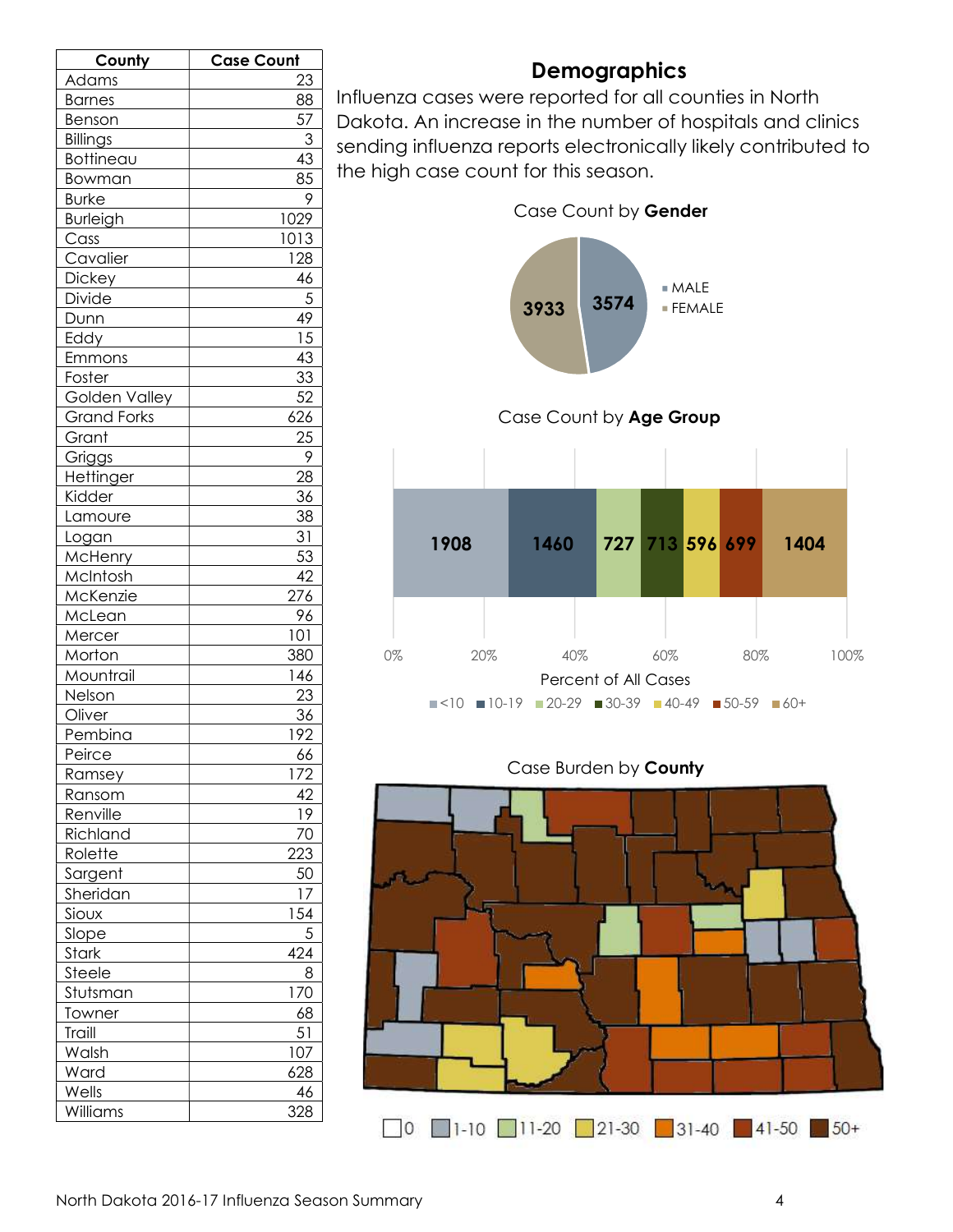## Hospitalizations and Deaths

The NDDoH received reports of 253 hospitalizations. Many providers now report cases electronically, and electronic laboratory data does not include hospitalization status. Therefore, the NDDoH's ability to report accurate hospitalization data has declined considerably, although some hospitals still report their hospitalizations separately. For this reason, hospitalization rates for the 2015-16 and 2016-17 seasons are not comparable to rates from previous seasons. The reporting of influenza hospitalizations is not mandatory in North Dakota.

The NDDoH continues to receive information on influenza deaths from the NDDoH Division of Vital Records, as well as ad hoc reports from providers. For the 2016-17 influenza season, 25 deaths were reported in North Dakota.



In addition, 483 pneumonia deaths were identified in the death record. The NDDoH tracks pneumonia deaths because influenza respiratory disease generally contributes significantly to the number of deaths due to pneumonia during the influenza season. Because influenza is not always diagnosed with a laboratory test, tracking pneumonia deaths is another way to illustrate the magnitude of the influenza season. Although a record number of cases were reported this year, 2012-13 and 2014-15 had more deaths than this season. This supports the hypothesis that more reliable reporting methods contributed to the record-breaking case count this season.



#### Pneumonia Deaths During the Past Five Influenza Seasons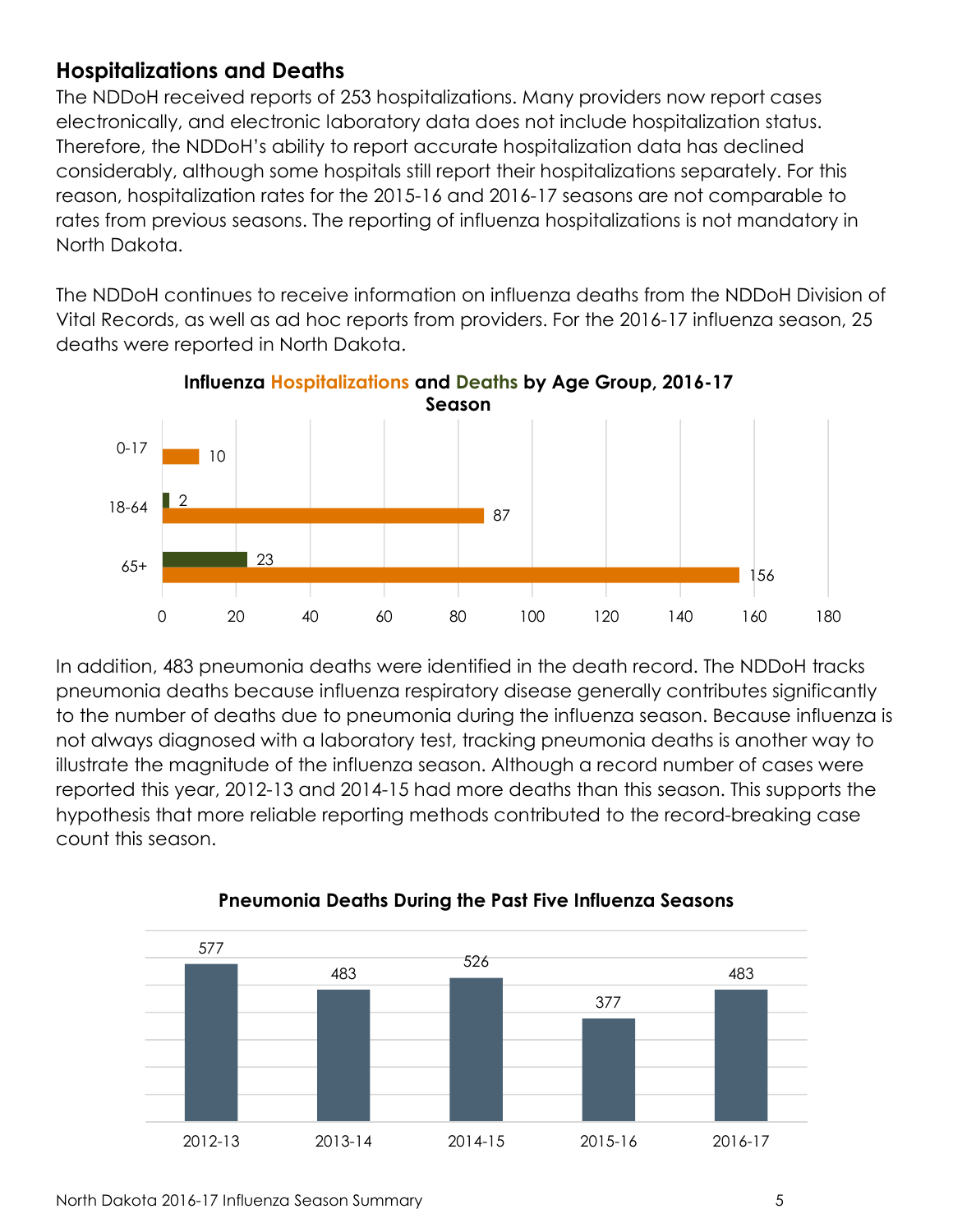#### Seasonal Timing and Multi-season Comparison

The 2016-17 influenza season peaked the week ending February 18, 2017 (week 7). The peak was before the previous season, which was a late season, but was later than the 2012-2015 seasons. Overall, influenza season in North Dakota typically peaks between January and March, so timing for 2016-17 was fairly average.



## Outpatient Influenza-like Illness Network (ILINet)

Thirteen individual health care providers or clinics located throughout the state submitted influenza-like illness (ILI) data to the NDDoH as part of the national ILINet sentinel provider program. ILI is defined as having a fever accompanied by a cough and/or sore throat. Percent ILI peaked the 6th week of 2017, the week ending February 11<sup>th</sup>, with 7.06 percent of visits due to ILI. The seasonal threshold for ILI in North Dakota is 1.4 percent. For the 2016-17 season, this threshold was exceeded for 15 straight weeks, starting with week 1 (the week ending January 7<sup>th</sup>, 2017).



Number of Cases and Percent of Outpatient Visits Due to Influenza-like Illness by Week, 2016-17 Season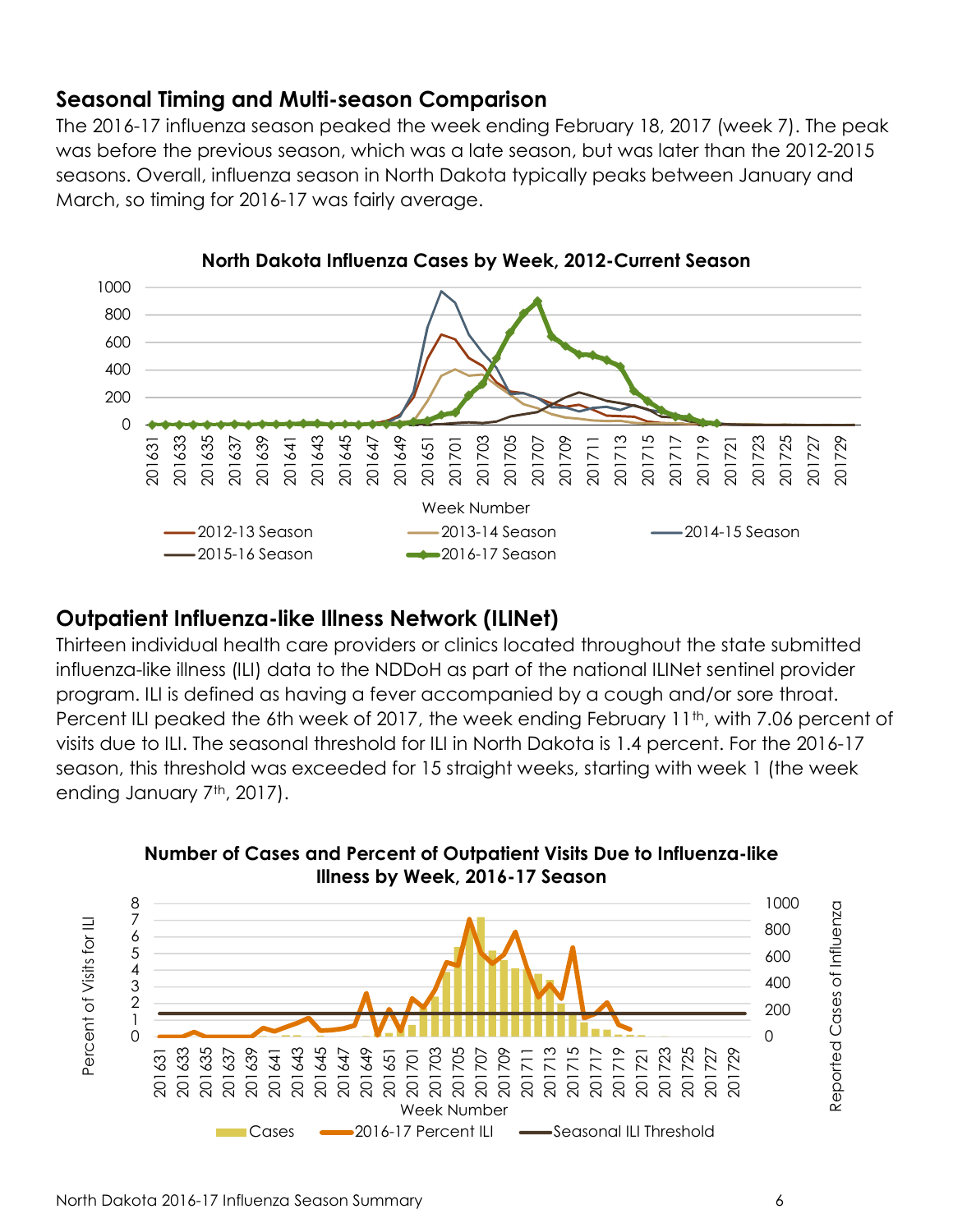# Laboratory Surveillance

Twenty-four laboratories in North Dakota participated in the laboratory sentinel program for the season, submitting the total number of influenza tests conducted and the total number of positive results. Tests include rapid, DFA, culture, and RT-PCR methodology. Ten percent or greater positivity is considered season-level influenza activity. Percent positivity for the 2016- 17 season was above 10 percent for 19 weeks, beginning in week 52, the week ending December 31st, 2016. The highest percent positivity was 29.86 percent during week 11, the week ending March 18th, 2017.



# Influenza A and B Comparison

At 3,164 cases, influenza B made up 40 percent of influenza cases this year, an unusually high percentage. In the previous five seasons, influenza B cases made up 16.2 percent of all reported influenza cases (range: 4 percent to 33 percent).



Number of Reported Influenza A and Influenza B Cases by Week,

Of the known B viruses that underwent lineage testing, 85 percent were of the Yamagata lineage, while the remaining 15 percent were of the Victoria lineage. In recent years, Yamagata has been more prevalent in the Midwest region of the United States. For 2016-17,